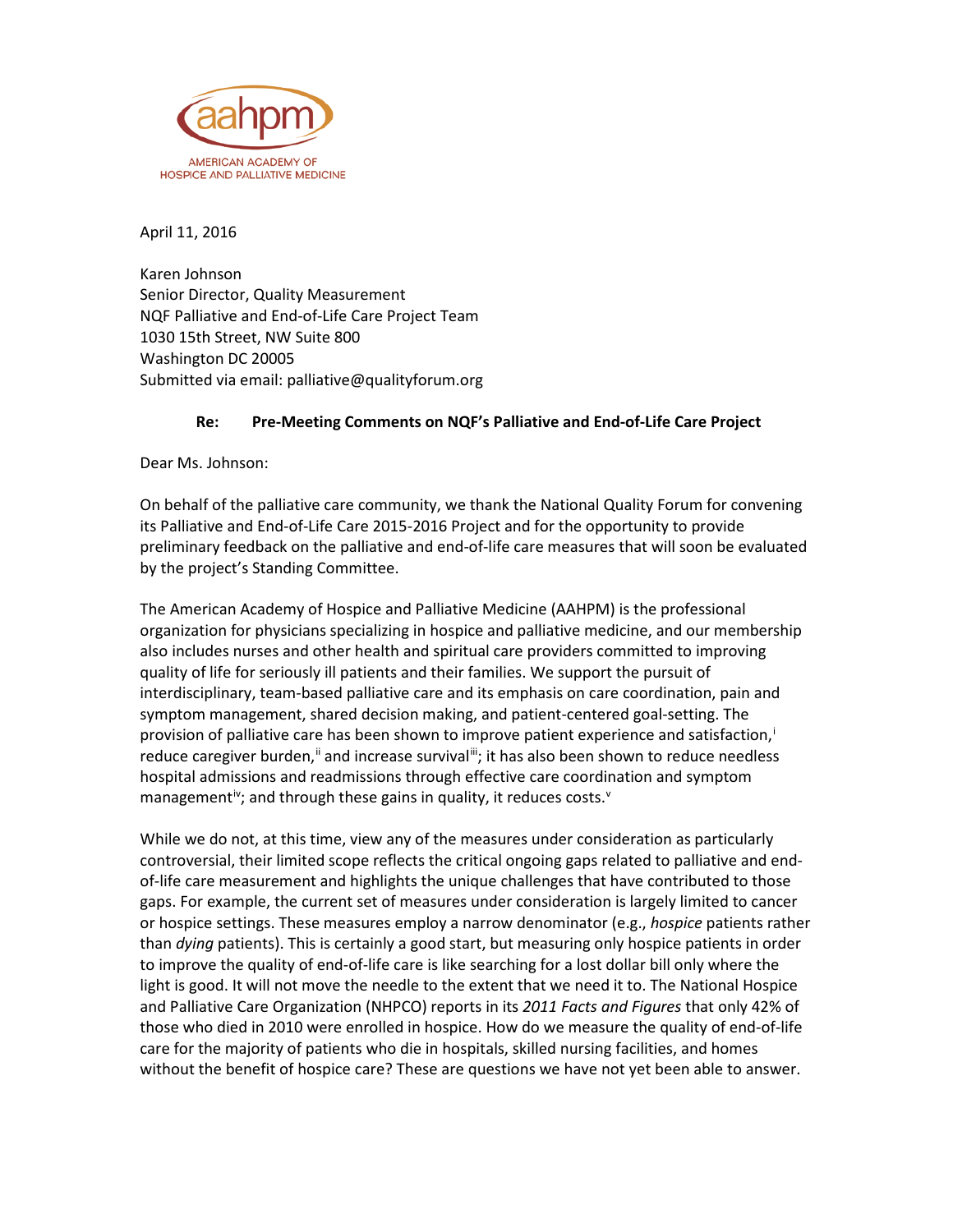The fact that the current set of measures under consideration by the NQF only includes *one* new measure (i.e., the Hospice CAHPS) also illustrates that the standard default pathways for measure development, testing, and endorsement are not working for the patients, providers and researchers in our field. Patient and family preferences and experience of care are critical elements of quality palliative care, and ongoing funding, data analysis and personnel are required to develop these kinds of measures and keep them endorsed and in use. For example, the current NQF requirement for measure developers to test survey instrument data elements in addition to the measures themselves (double testing) poses a barrier to advancing the field. While the process of submitting the PEACE measures from the University of North Carolina has gone well because of RTI's support and the national data coming from the Hospice Item Set (HIS), the process that the NQF requires to submit measures is not feasible for the majority of the palliative care field. The absence of a national sample or 100 testing sites should not stand in the way of progress.

Another challenge our field continues to face is the perpetuation of silos in our healthcare delivery system. Since hospitals are designed to treat acute, potentially-reversible problems, they report post-discharge, patient-rated satisfaction surveys that completely miss the experience of the many patients who die during their stay. Likewise, skilled nursing facilities are viewed as places for rehabilitation, so federal reporting mandates focus only on restoration of function, even though many patients languish and die there. Since hospice is the place for dying, that is where the federal government mandates reporting of end-of-life quality measures, but again, that is not going to improve the quality of dying where most of it happens.

We have worked together with other organizations and independently to wade through numerous existing quality measures. Throughout these efforts, we have been struck by how difficult it is to design really good measures that capture the quality of palliative and end-of-life care. We are dismayed by the tendency to pursue and require "measures of convenience" in national reporting programs instead of focusing on fewer measures that really matter to patients. We continue to emphasize that more funding is needed for measure development in our field, as well as assistance from organizations like the NQF to shine a spotlight on measure gaps and encourage collaboration from various stakeholders, such as what's occurring in the NQF's measure incubator project. We encourage the NQF to help advocate for CMS to use the \$75 million allocated by MACRA to invest in activities to fill critical measure gaps in our field and to collaborate with organizations such as ours that can provide appropriate clinical expertise to guide such work.

In late 2013, AAHPM and the Hospice and Palliative Nurses Association (HPNA) – in consultation with the Center to Advance Palliative Care (CAPC), NHPCO, The Joint Commission, the U.S. Department of Veterans Affairs and numerous other stakeholders – initiated the [Measuring](http://aahpm.org/quality/measuring-what-matters)  [What Matters \(MWM\) project,](http://aahpm.org/quality/measuring-what-matters) which set forth to produce a consensus recommendation for a portfolio of performance measures that all hospice and palliative care programs could use for program improvement. The goal of MWM was to sort through all relevant published measures and select a concise set that would matter most for patients with palliative care needs across all settings. The belief is that voluntary adoption of these measures broadly in hospice and palliative care could lay the groundwork for benchmarking and meaningful comparison. We are now sorting through and prioritizing what will constitute Phase 2 of the project, which we hope will include more complex tasks, such as creating e-specifications and patient-reported outcome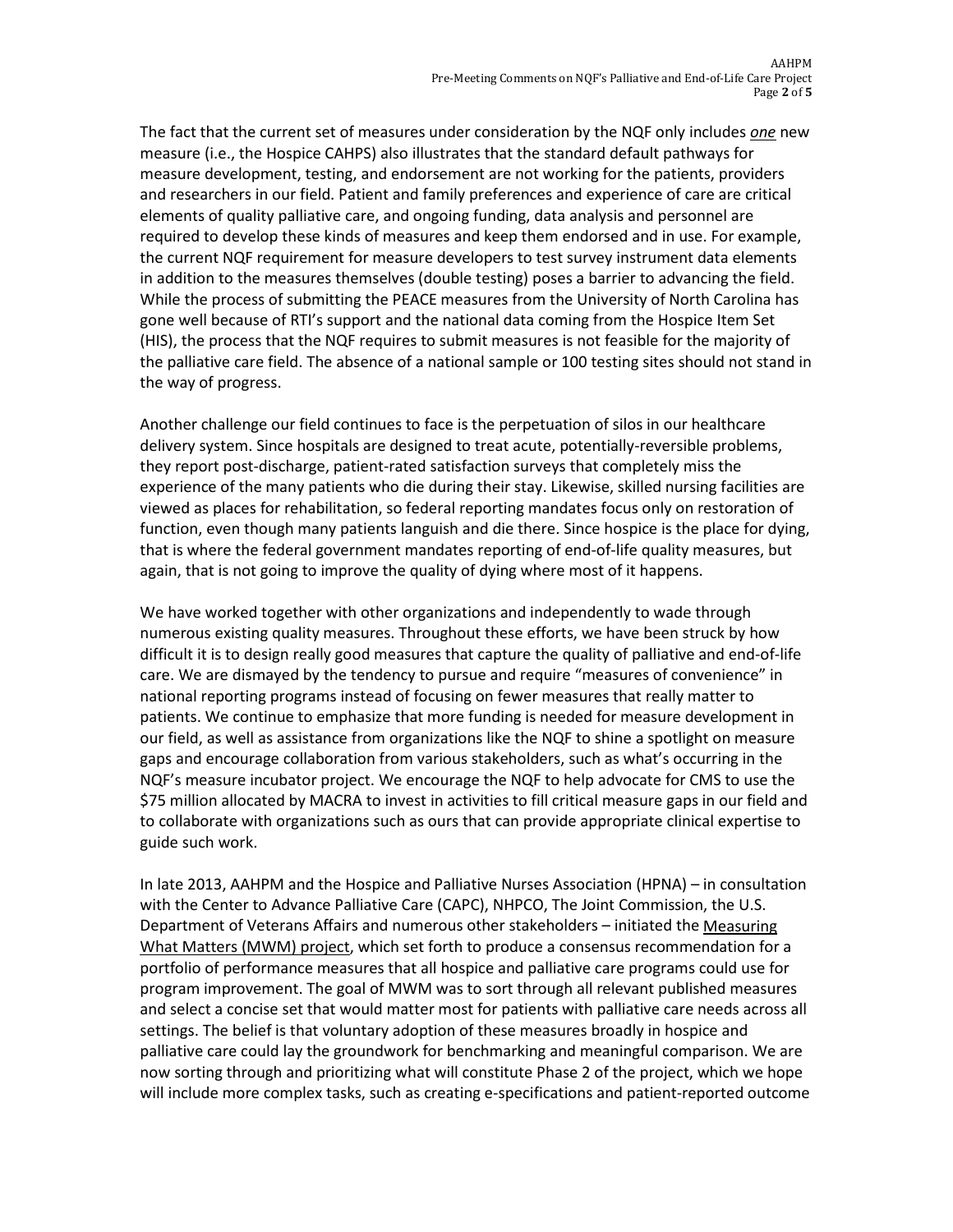measures, field-testing altered, expanded and untested measures, and developing a common palliative care denominator.

Given the value of palliative care and our nation's rapidly aging population, there is an urgent need to focus attention on the quality and availability of palliative care services – both for acutely ill patients and older adults with life-limiting diseases. AAHPM continues to highlight the need for a common denominator that comprehensively captures the patient population appropriate for palliative care. No measure currently used under federal quality reporting programs, or recommended for future years, focuses on this population exclusively. For example, there are currently no measures in the PQRS program that specifically address the broad category of palliative care for patients of any age, without being disease-specific. This puts palliative care providers (or really any provider who cares for seriously ill patients across settings) in the difficult position of either having to report on measures that are not clinically relevant, or being subject to CMS review and possible negative payment adjustments despite the high quality of care they provide.

For many years, experts have tried to develop a common denominator that will enable the field to target patients who are most likely to benefit from palliative care. Doing so involves striking the right balance between number and/or type of chronic conditions, extent of functional and cognitive impairments, and overarching quality of life. AAHPM is committed to the goal of transitioning from basic to more meaningful measures that focus on this broader population, important outcomes, care coordination, and patient experience. We have worked with relevant stakeholders to identify a priority list of measures and broader measure concepts that are either not quite ready for accountability purposes or are not necessarily as robust as NQF and CMS request (e.g. process vs. outcomes measures or not grounded in Grade A evidence). However, with some guidance, collaboration, and funded technical assistance, we believe these could evolve into more meaningful and useful measures and help to close the gap in measures that target the palliative care patient population specifically.

We know that NQF is increasingly emphasizing that measures developed from electronic data sources such as electronic health records (EHRs) and Qualified Clinical Data Registries (QCDRs) draw from a rich set of clinical data and can reduce data collection and reporting burden while supporting more timely performance feedback to physicians and other clinicians than is possible through traditional claims- or paper-based measures. While AAHPM agrees with this observation, our specialty has faced challenges in regards to electronic data collection and measure specifications.

The Institute of Medicine's (IOM) 2014 report titled *Dying in America*, recognized that in order to better understand and improve the care received by those at the end-of-life, we need better information about dying and about those with serious illness—not just about the demographic characteristics and health conditions of those who die, but also about their quality of life as they cope with declining health, the quality of the health care provided to them during this time, and the quality of their death. The ability to better capture this data would serve many other specialties, beyond Hospice and Palliative Medicine, and could drive patient-centered and family-oriented quality care. However, most EHRs still do not capture much of what is needed to measure palliative care quality. Processes and programs to develop standardized data elements and corresponding quality measures in partnership with large electronic medical record vendors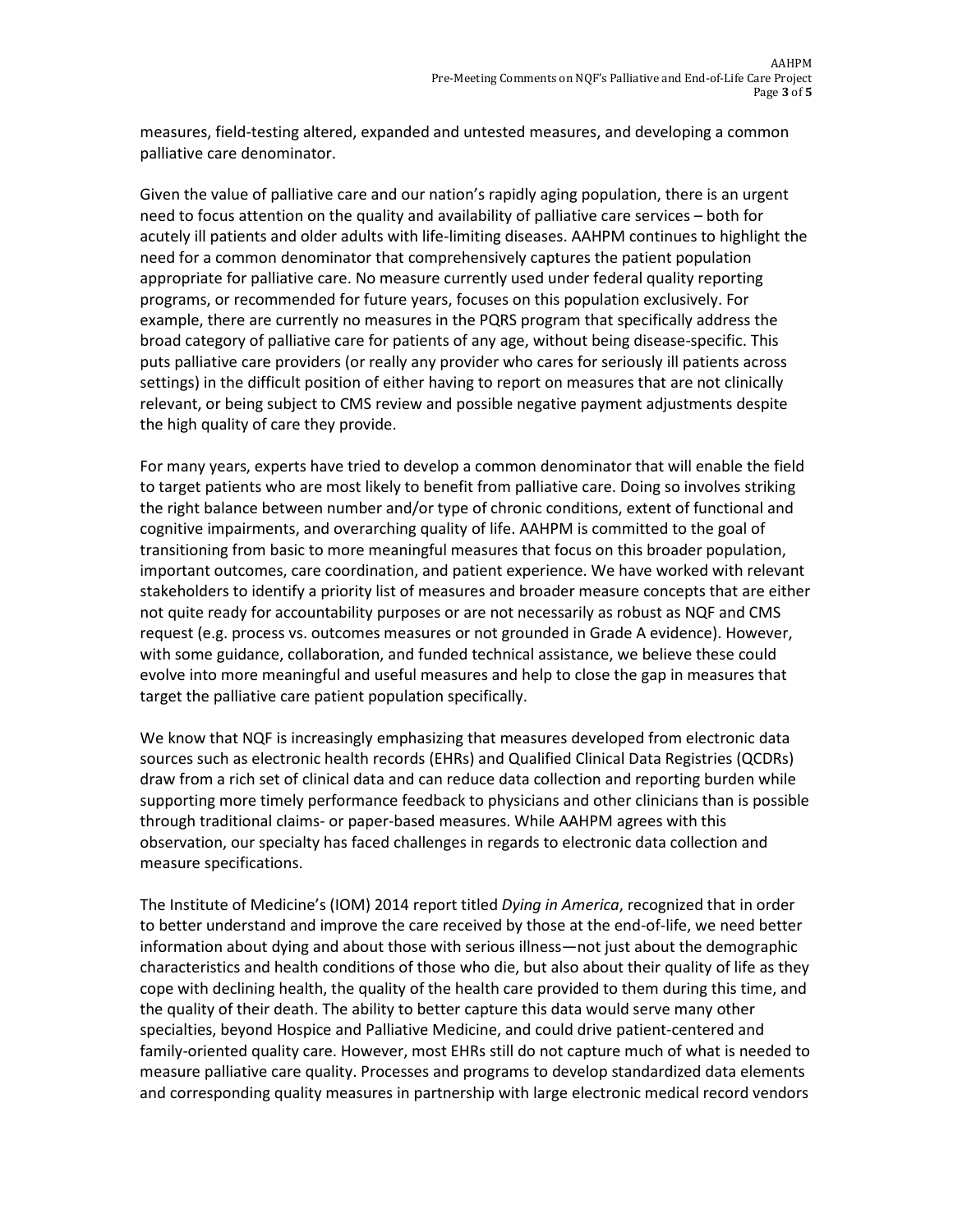(EPIC, Cerner) and other government agencies would spur this development.

<span id="page-3-4"></span>We understand that it is not the responsibility of the NQF to solve these broader policy challenges. However, the NQF does have substantial influence over the type and scope of measures ultimately selected for both public and private payer reporting programs and seems to be playing an increasingly larger role in measure "incubation." We hope that as it continues down those paths that it keep in mind the critical need to accelerate the development and testing of *new* palliative care and end-of-life care measures that align with the goals of our organizations.

We are also working with the National Coalition for Hospice and Palliative Care (NCHPC) and other organizations in our field on issues and challenges related to measure development. Both the Hospice and Palliative Nurses Association (HPNA) and the Center to Advance Palliative Care (CAPC) endorse these comments at this time.

Thank you again for the opportunity to submit these comments. Please do not hesitate to contact Katherine Ast, AAHPM's Director of Quality and Research [\(kast@aahpm.org\)](mailto:kast@aahpm.org), if we can provide any additional detail or assistance.

Sincerely,

Christian T. Sinclair, MD, FAAHPM President American Academy of Hospice and Palliative Medicine

<span id="page-3-1"></span>ii *See* Laura P. Gelfman et al., *Does Palliative Care Improve Quality? A Survey of Bereaved Family Members*, 36 J Pain Symptom Manag 22, 25 (2008) (explaining results showing palliative care consultation services improve family-centered outcomes); P Hudson et al. *Reducing the psychological distress of family caregivers of home-based palliative care patients: short-term effects from a randomized controlled trial*, Psycho-Oncology (2013)(Advance online publication. doi:

<span id="page-3-0"></span><sup>i</sup> *See e.g.* MO Delgado-Guay et al. *Symptom distress, interventions, and outcomes of intensive care unit cancer patients referred to a palliative care consult team*, 115(2) Cancer 437-45 (2009); David Casarett et al., *Do Palliative Consultations Improve Patient Outcomes*? 56 J Am Geriatric Soc'y 593, 597-98 (2008) (discussing results indicating that palliative care improves quality of end of life care). I

<sup>10.1002/</sup>pon.3242) (finding that short palliative interventions can augment caregivers' feelings of preparedness and competence in supporting a dying relative).

<span id="page-3-2"></span>iii *See* Jennifer S. Temel et al., *Early Palliative Care for Patients with Metastatic Non-Small-Cell Lung Cancer*, 363 New Eng J Med 733, 739 (2010) (finding that palliative care prolonged survival of cancer patients).

<span id="page-3-3"></span>iv *See* C Nelson et al., *Inpatient palliative care consults and the probability of hospital readmission*, 15(2) Perm J 48-51 (2011) (finding that palliative care consultations reduced six month readmissions from 1.15 admissions per patient to 0.7); S Enguidanos et al., *30-day readmissions among seriously ill older adults*. 15(12) J Palliat Med 1356-61 (2012) (finding that receipt of palliative care following hospital discharge was an important factor in reducing 30-day hospital readmissions); L Lukas et al., *Hospital outcomes for a home-based palliative medicine consulting service*, 16(2) J Palliat Med 179-84 (2013) (finding that total hospitalizations, total hospital days, total and variable costs,